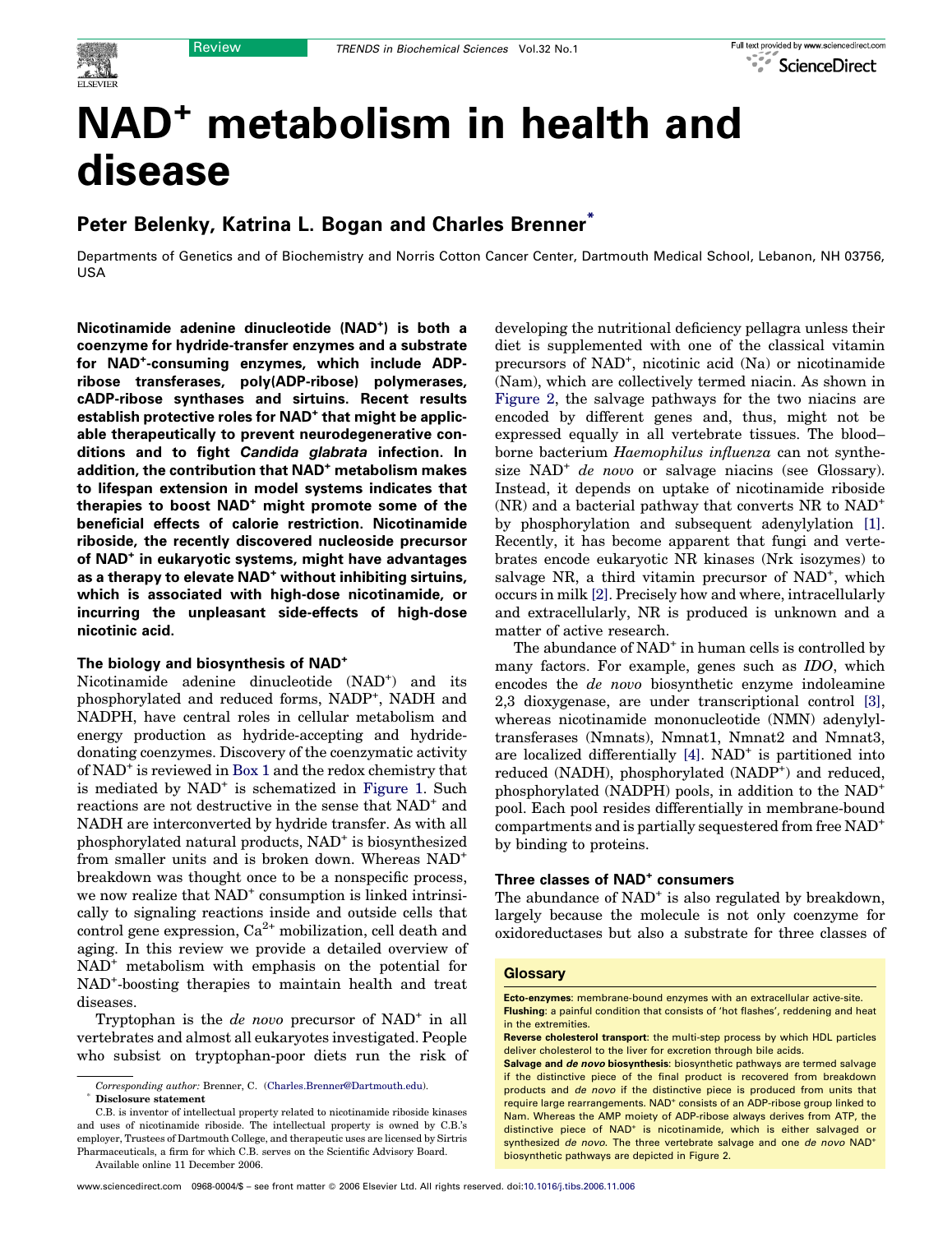#### <span id="page-1-0"></span>Box 1. History of the NAD<sup>+</sup> coenzyme

In the early 20th century, Arthur Harden and co-workers reconstituted cell-free glucose fermentation with two fractions, one termed 'zymase' that was heat-labile and retained by dialysis, and one termed 'cozymase' that was heat-stable and passed through dialysis. Zymase was not a purified enzyme but a protein fraction that contained glycolytic enzymes. The cozymase fraction contained ATP,  $Mg^{2+}$  and the NAD<sup>+</sup> coenzyme, the structure of which was determined by Otto Warburg. In glucose fermentation, NAD<sup>+</sup> functions as the hydride acceptor in the step catalyzed by glyceraldehyde-3-phosphate dehydrogenase, producing NADH and diphosphoglycerate. Similarly, NADH functions as the hydride donor for alcohol dehydrogenase, which is required for the reduction of acetaldehyde to ethanol, regenerating NAD<sup>+</sup>. Numerous hydride transfer enzymes or oxidoreductases interconvert either NAD<sup>+</sup> and NADH or NADP<sup>+</sup> and NADPH to reduce or oxidize small-molecule metabolites (see Figure 1 in the main text).

enzymes that cleave NAD<sup>+</sup> to produce Nam and an ADP-ribosyl product. Although, historically, these enzymes have been called NAD<sup>+</sup> glycohydrolases, NAD<sup>+</sup>dependent ADP-ribosyl transferase is a more precise term [\[5\].](#page-6-0) However, to avoid confusion with dedicated protein mono(ADP-ribosyl) transferases, we refer to the enzymes historically termed  $NAD^+$  glycohydrolases as  $NAD^+$  con-sumers. As depicted in [Figure 3,](#page-3-0) the three classes of NAD<sup>+</sup> consumers are (i) ADP-ribose transferases or poly(ADPribose) polymerases, (ii) cADP-ribose synthases and (iii) sirtuins (type III protein lysine deacetylases).

The substantial flux through NAD<sup>+</sup>-consuming pathways explains why people require niacin supplementation when tryptophan is limiting. If  $NAD^+$  were only a coenzyme (i.e. not consumed but merely interconverted between oxidized and reduced forms by hydride transfer), the nutritional requirement to support ongoing synthesis in excess of that provided by the de novo pathway would be difficult to explain. Thus, we now believe that either dietary niacins or NR in conjunction with niacin and/or NR-salvage are required to maintain  $NAD^+$  in cells that are undergoing rapid  $NAD^+$  breakdown ([Figure 2](#page-2-0)).

# ARTs and PARPs

ADP-ribose transferases (ARTs) and the more numerous, poly(ADP-ribose) polymerases (PARPs) consume NAD<sup>+</sup> to create an ADP-ribosyl protein modification and/or to form the ADP-ribose polymer, PAR ([Figure 3](#page-3-0)). In a comprehensive review of the function of ARTs and PARPs, de Murcia describes numerous conditions that induce this type of NAD<sup>+</sup> catabolism and the consequent ADP-ribose reaction products in DNA-damage responses, epigenetic modification, transcription, chromosome segregation and programmed cell death [\[6\].](#page-6-0) Because of the roles of PARPs in cell death, there are substantial pre-clinical and investigative efforts to inhibit PARP to protect against cardiac, inflammatory and neurodegenerative conditions [\[7\]](#page-6-0). However, because PARP has complex roles in cell survival and repair signaling in addition to mediating cell death, it might be difficult to develop neuroprotective strategies that involve chronic inhibition of this essential enzyme [\[7\].](#page-6-0) Moreover, much of the benefit associated with inhibition of PARP might be related to protecting cellular NAD<sup>+</sup>, such that NAD<sup>+</sup>-boosting therapies targeted to tissues in which PARP is activated might be safer and as effective.

# cADP-ribose synthases

cADP-ribose synthases are a pair of ecto-enzymes also known as the lymphocyte antigens CD38 and CD157, which produce and hydrolyze the  $Ca^{2+}$ -mobilizing second-messen-ger cADP-ribose from NAD<sup>+</sup> [8-10] [\(Figure 3\)](#page-3-0). CD38 catalyzes a base exchange between NADP<sup>+</sup> and Na to form Na adenine dinucleotide phosphate (NaADP) [\[11\],](#page-6-0) which is also a hydrolytic substrate [\[12\]](#page-6-0). All the products of CD38 (cADPribose, ADP-ribose and NaADP) have distinctive roles in  $Ca^{2+}$  mobilization.



Figure 1. NAD<sup>+</sup> as a coenzyme for reversible hydride transfer. In a typical NAD<sup>+</sup>-dependent oxidation, an alcohol is converted to the corresponding aldehyde with the production of NADH plus a proton. In the NADH-dependent direction, an aldehyde is reduced to an alcohol, which regenerates NAD+ .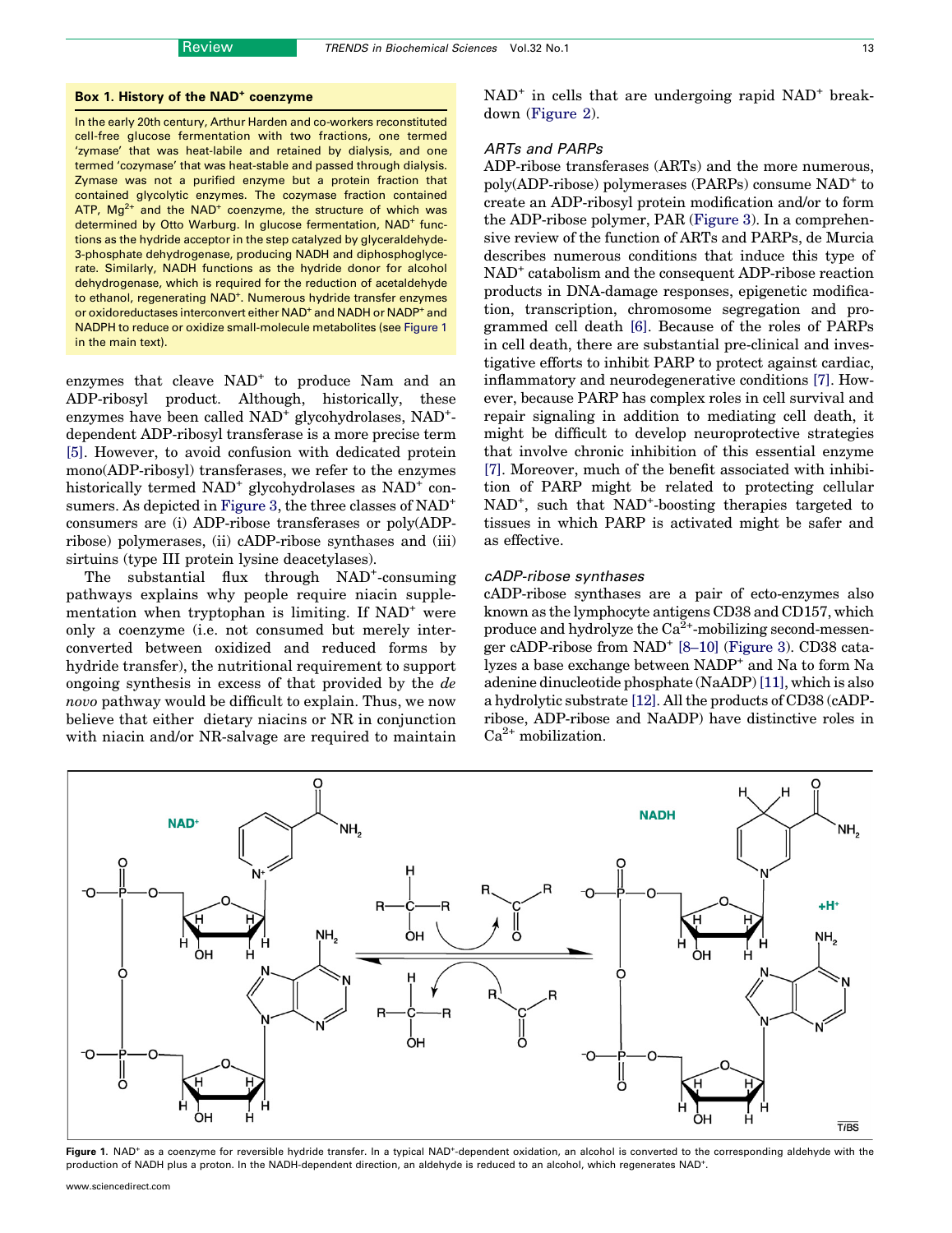<span id="page-2-0"></span>

Figure 2. Intracellular NAD<sup>+</sup> metabolism in vertebrates. De novo synthesis begins with the conversion of tryptophan to N-formylkynurenine by either indoleamine dioxygenase (Ido) or tryptophan dioxygenase (Tdo). Arylformamidase (Afmid) then forms kynurenine, which is used as substrate by kynurenine monooxygenase (Kmo) to form 3-hydroxykynurenine. Kynureninase (Kynu) then forms 3-hydroxyanthranilate, which is converted to 2-amino-3-carboxymuconate semialdehyde (not shown) by 3-hydroxyanthranilate dioxygenase. The semialdehyde undergoes a spontaneous condensation and rearrangement to form quinolate, which is converted to NaMN by quinolate phosphoribosyltransferase (Qprt). NaMN is then adenylylated by Nmnat1, Nmnat2 and Nmnat3, to form nicotinic acid adenine dinucleotide (NaAD\*), which is converted to NAD<sup>+</sup> by glutamine-dependent NAD<sup>+</sup> synthetase (Nadsyn1). NAD<sup>+</sup>-consuming enzymes [\(Figure 3\)](#page-3-0) break the bond between the Nam and ADP-ribosyl moieties. Nam, which is also provided in the diet, is salvaged by a Nam phosphoribosyltransferase termed PBEF to NMN, which is adenylylated to form NAD<sup>+</sup> by Nmnat1, Nmnat2 and Nmnat3. Na, which is provided in the diet and, potentially, by bacterial degradative pathways in vertebrates, is salvaged by Na phosphoribosyltransferase (Naprt) to form NaMN. NR, which occurs extracellularly in blood and milk and can be provided in the diet, is salvaged by nicotinamide riboside kinases (Nrk1 and Nrk2). Na and Nam are also converted to nicotinuric acid and N-methylnicotinamide elimination products (not shown).

#### Sirtuins

Sirtuins, so named because of their similarity to yeast silent information regulator 2 (Sir2), are enzymes that function primarily in reversing acetyl modifications of lysine on histones and other proteins [\[5\].](#page-6-0) Also termed type-III histone deacetylases (HDACs), or, more precisely, type-III protein lysine deacetylases, sirtuins bind two substrates: the first is a protein or peptide that contains an acetylated lysine, and the second is NAD<sup>+</sup> [\[13\]](#page-6-0) [\(Figure 3\)](#page-3-0). Sirtuins position the leaving acetyl group to attack the ribose C1 carbon of the ADP-ribose moiety of NAD<sup>+</sup>, which produces acetylated ADP-ribose plus Nam and the deacetylated protein lysine [\[14\].](#page-6-0) The acetylated ADP-ribose rearranges to form a mixture of  $2'$  and  $3'$  acetyl-ADP-ribose [\[15\]](#page-6-0).

www.sciencedirect.com

Sir2 was first identified as a positive regulator of gene silencing at cryptic mating-type loci. It functions in complexes that remodel chromatin to repress transcription and recombination in a manner that depends on reversing acetyl modifications on histone H3 and histone H4. Sirtuins from archaea, bacteria, yeast, invertebrates and vertebrates deacetylate histone and non-histone targets to alter enzyme activity and protein-complex formation, and to activate and repress transcription (Reviewed in [\[5\]](#page-6-0)).

The relationships between sirtuins and ART activities are intimate and complex. For example, a trypanosomal sirtuin possesses both ART and deacetylase activity [\[16\]](#page-6-0), whereas murine Sirt6 seems to be an ART but not a deacetylase [\[17\]](#page-6-0). In addition, activation of the Sir2 ortholog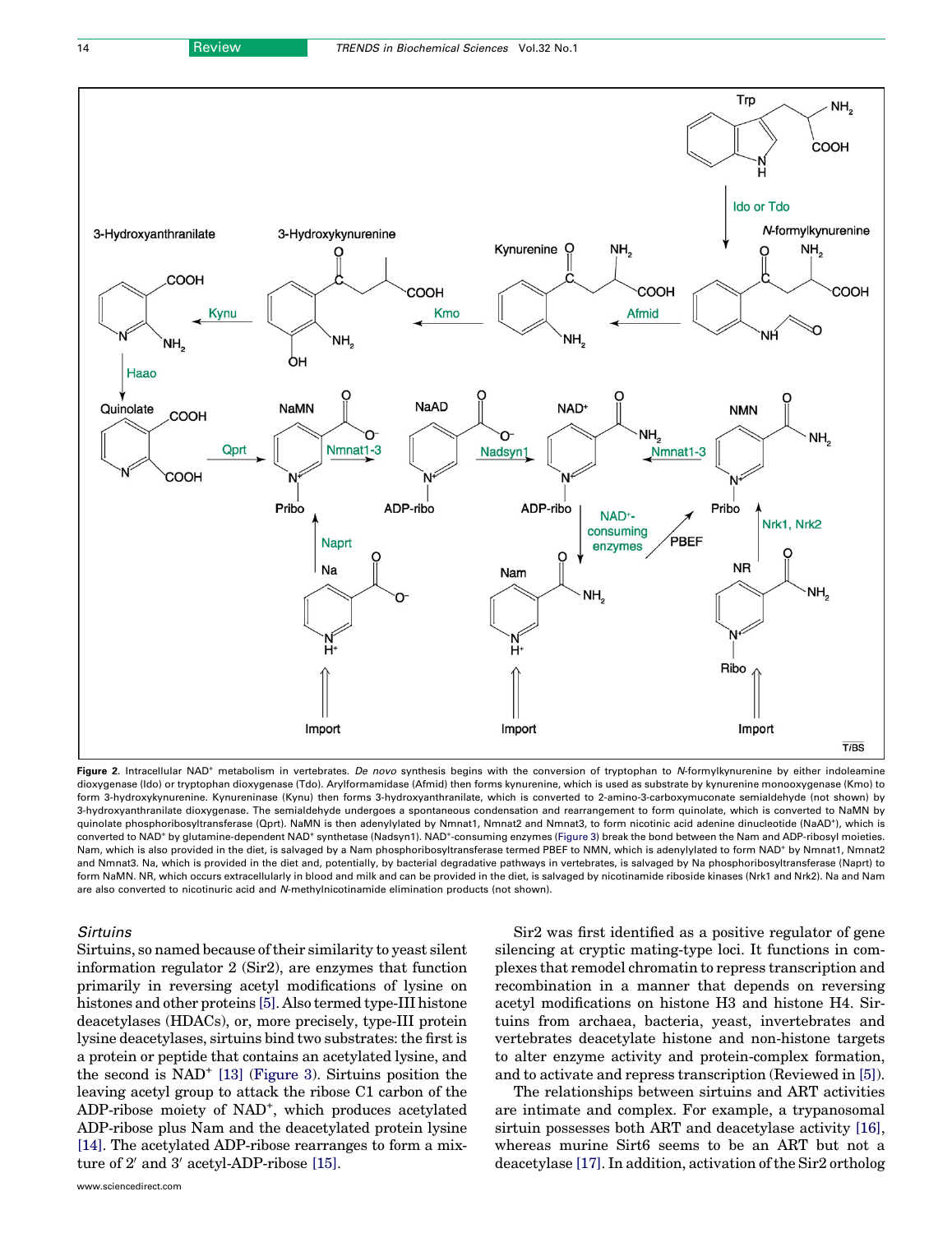<span id="page-3-0"></span>

Figure 3. NAD<sup>+</sup> as a substrate for ADP-ribose transfer, cADP-ribose synthesis and protein lysine deacetylation. (a) ARTs and PARPs transfer ADP-ribose from NAD<sup>+</sup> as a protein modification with production of Nam. In the case of PARPs, the ADP-ribose acceptor, X, can also be ADP-ribose, forming poly(ADP-ribose). (b) cADP-ribose synthases cyclize the ADP-ribose moiety of NAD<sup>+</sup> with production of Nam. These enzymes also hydrolyze cADP-ribose. (c) Sirtuins use the ADP-ribose moiety of NAD<sup>+</sup> to accept the acetyl modification of a protein lysine, forming deacetylated protein plus Nam and, after acetyl-group rearrangement, a mixture of 2' and 3' O-acetylated ADPribose. Each NAD<sup>+</sup>-consuming enzyme is inhibited by the Nam product.

Sirt1 is associated with reduction of PARP1 activity whereas deletion of Sirt1 increases the production of PAR [\[18\]](#page-6-0). Reciprocally, the cell death caused by activation of PARP1 in cardiac myocytes can be reduced by either administration of NAD<sup>+</sup> or increased NAD<sup>+</sup> biosynthesis, and the protective effect of NAD<sup>+</sup> biosynthesis depends largely on the presence of Sirt1 [\[19\]](#page-6-0). This constitutes direct evidence that therapy targeted to protect cellular NAD<sup>+</sup> is indicated by activation of PARP in heart failure.

# Nam metabolism, and intracellular and extracellular NAD+

A common theme among  $NAD^+$  consumers is inhibition by Nam. ART, PARP [\[20\],](#page-7-0) CD38 [\[21\]](#page-7-0) and sirtuin [\[22\]](#page-7-0) enzymes each contain a Nam-product site that can be occupied in the presence of substrates and enzyme intermediates. Thus, each enzyme can be inhibited by Nam, which effectively drives the formation of base-exchanged substrates. Because of this type of product inhibition, the salvage and/or elimination of Nam are crucial steps in NAD<sup>+</sup> metabolism.

Whereas Nam is salvaged to Na in fungi and many bacteria, the gene that encodes nicotinamidase is absent from vertebrate genomes and, thus, this route is not

available to humans (except, potentially, in the gut where commensal bacteria might contribute to Nam salvage in the host). There is a human but not fungal gene encoding a Nam N-methyltransferase that converts Nam to N-methylnicotinamide in vitro [\[23\].](#page-7-0) In addition, humans express a homolog of the H. influenza nadV gene, which has Nam phosphoribosyltransferase activity [\[24\]](#page-7-0) ([Figure 2\)](#page-2-0). Remarkably, this activity has been identified in a polypeptide named pre-B-cell colony-enhancing factor (PBEF), for which there are convincing reports of intracellular and extracellular localization. Intracellular PBEF increases NAD<sup>+</sup> concentrations and, as a consequence, has cell-protective benefits [\[19,24–27\].](#page-6-0) Extracellularly, PBEF has two known activities. First, the polypeptide synergizes with stem cell factor and interleukin 7 to promote the formation of pre-B-cell colonies [\[28\].](#page-7-0) Second, as an activity termed visfatin, PBEF is secreted by visceral fat, in order to bind the insulin receptor and mimic the effects of insulin [\[29\]](#page-7-0). The relationship between the enzymatic activity of PBEF and its extracellular activities has not been investigated. However, it is reasonable to suggest that PBEF functions, in part, by relieving Nam-mediated inhibition of an extracellular NAD<sup>+</sup>-consuming enzyme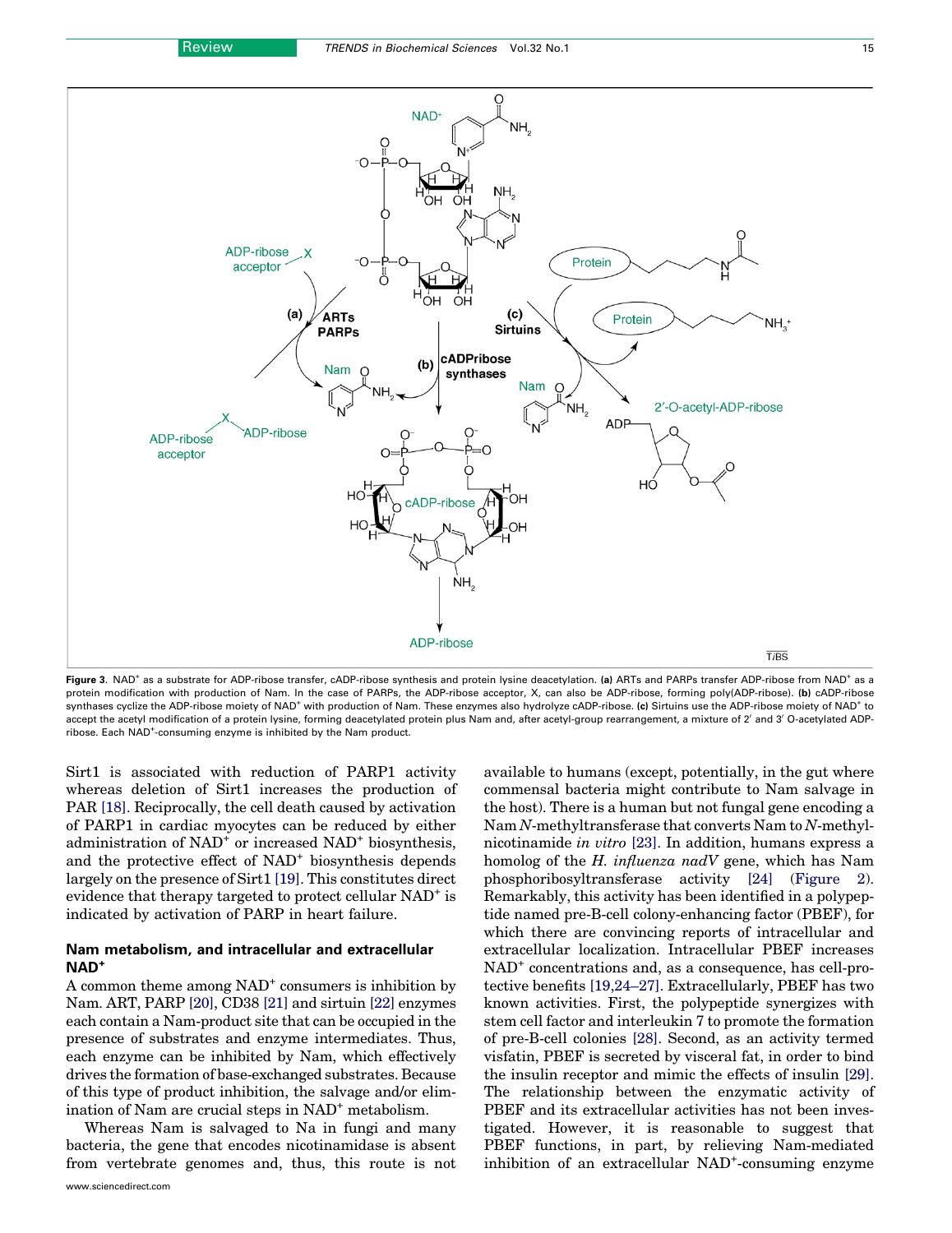

Figure 4. A potential extracellular NAD<sup>+</sup>-cycle in vertebrates. Extracellular NAD<sup>+</sup> could be derived from ether cell lysis or, potentially, specific transport through Connexin 43 hemichannels. Extracellular cADP-ribose synthases, such as CD38, produce Nam from NAD<sup>+</sup>. Nam might be converted to NMN by PBEF (Nam phosphoribosyltransferase) with subsequent dephosphorylation to NR by CD73. Nam and NR are thought to be imported by unidentified transporters.

and/or by participating in a NAD<sup>+</sup> biosynthetic cycle that is partially extracellular.

The source of NAD<sup>+</sup> for extracellular NAD<sup>+</sup> consumers such as ARTs and cADP-ribose synthase is a matter of interest. Although an obvious source of NAD<sup>+</sup> around sites of inflammation is cell lysis, there are strong indications that NAD<sup>+</sup> is transported via connexin 43 hemichannels, specifically to provide  $NAD<sup>+</sup>$  for the CD38 active site [\[30\]](#page-7-0). As shown in Figure 4, a potential extracellular NAD<sup>+</sup> biosynthetic cycle in vertebrates might be initiated by transport of  $NAD<sup>+</sup>$  by connexin 43 for consumption by CD38 to produce Nam and cADP-ribose. PBEF, with sufficient phosphoribosyl pyrophosphate (PRPP), might then convert Nam extracellularly to NMN [\[24\]](#page-7-0). In addition, CD73 – an ecto-enzyme that is homologous to nadN, the NMN nucleotidase of H. influenza  $[31]$  – might convert NMN to NR. Because H. influenza multiplies in vertebrate blood despite mutation of nadN [\[32\],](#page-7-0) it is reasonable to surmise that NR circulates in vertebrate vascular systems and is taken up by cells that express a NR transporter.

#### NAD<sup>+</sup> synthesis in neuroprotection

Damage to nerve fibers leads to a series of molecular and cellular responses that are termed Wallerian degeneration or axonopathy. Axonopathy is a critical early event in distinct degenerative conditions including Alzheimer's disease (AD), Parkinson's disease and multiple sclerosis (MS), and it occurs in response to infections, alcoholism, acute chemotherapy-associated toxicity, diabetes and normal aging [\[33\].](#page-7-0) The Wallerian degeneration slow  $(wld^s)$  mouse is a spontaneous mutant that contains an autosomal dominant genetic alteration that confers resistance to nerve cell damage *ex vivo* and *in vivo*. The fusion protein encoded by  $wld^s$  contains the first 70 amino acids of ubiquitination factor Ufd2a and full-length Nmnat1, which is tandemly triplicated [\[34,35\]](#page-7-0). Overexpression of Nmnat1 blocks the axon degeneration induced by vincristine and transection in dorsal root ganglion (DRG) neurons [\[36,37\]](#page-7-0). It has also been shown that axonopathy is accompanied by depletion of NAD<sup>+</sup> and ATP, and that expression of  $wld^s$  protects neuronal NAD<sup>+</sup> levels [\[37\]](#page-7-0).

Differences between the first two reports [\[36,37\]](#page-7-0) of protection against axonopathy require reconciliation, especially in light of a putatively negative report [\[38\]](#page-7-0) and subsequent clarifications of the protective value of NAD<sup>+</sup> synthesis in *ex vivo* [\[27\]](#page-7-0) and *in vivo* [\[39\]](#page-7-0) models of neurodegeneration. Milbrandt and co-workers have used lentiviral expression in DRG neurons to show that Nmnat1 protects against vincristine-induced axonopathy in an active-site dependent manner, and that bathing DRG neurons in  $1 \text{ mM } \text{NAD}^+$  is also protective [\[36\]](#page-7-0). Based on RNAi-mediated knockdowns, they suggested that NAD+ mediated protection depends on Sirt1 [\[36\].](#page-7-0) Independently, He and co-workers have corroborated protection by Nmnat1 and NAD<sup>+</sup>, and provided evidence that exposure to vincristine and nerve transection lead to depletion of NAD<sup>+</sup>. However, their study casts doubt on the role of Sirt1 as the key mediator of protection against axonopathy with the observation that embryonic  $sirt1$ -/- DRG neurons can be protected [\[37\].](#page-7-0) The report, which concludes that Nmnat1 does not substitute for the Wld<sup>s</sup> fusion protein, actually confirms that lentiviral expression of Nmnat1 is protective, although possibly less so than full-length  $Wld^s$  [\[38\]](#page-7-0). This latter observation might be the result of a protein-stabilizing mechanism of the Ufd2a fragment. Although these investigators failed to produce a mouse transgenic for  $nnmat1$  that conferred a robust  $wld^s$  phenotype, their transgenes expressed Nmnat1 from the  $\beta$ -actin promoter [\[38\]](#page-7-0) rather than the Ufd2a promoter, which is highly expressed in neurons [\[40\].](#page-7-0)

Two more recent studies clarify the power, if not the precise mechanism, of NAD<sup>+</sup>-mediated protection against neurodegeneration. The Milbrandt group developed lentiviral-expression systems for eight NAD<sup>+</sup> biosynthetic enzymes and examined the cellular localization and ability of these enzymes to protect mouse DRG axons from dying back after transection from neuronal cell bodies. Expression of Nam phosphoribosyltransferase and Na phosphoribosyltransferase genes protects, but only when neurons are cultured with Nam and Na, respectively, and neither Nam nor Na protects without overexpression of the corresponding biosynthetic gene. As in the earlier study, Nmnat1 protects without any remnant of Ufd2a but, in addition, a mutation that abolishes nuclear localization of Nmnat1 has no effect on protection, whereas expression of Nmnat3 either in the mitochondria (native) or nucleus (engineered) protects. These results indicate that neurons contain sufficient nicotinic acid mononucleotide (NaMN) or NMN for the increased expression of Nmnat to elevate NAD<sup>+</sup>, and that increasing  $NAD^+$  in the nucleus, cytoplasm or mitochondria protects against degeneration, which is ultimately a cytosolic process. Four compounds, NAD<sup>+</sup>, NMN, NaMN and NR, protect without concomitant gene therapy. Although it is unclear how the non-drug-like phosphorylated compounds (NAD<sup>+</sup>, NMN and NaMN) enter cells, and whether they are transported as nucleosides (NR and Na riboside), the data indicate that the Nrk pathway is primed to protect DRG neurons if the NR vitamin is supplemented. Indeed, the study shows that Nrk2 mRNA increases 20-fold in the 2 weeks following sciatic-nerve transection in rats [\[27\]](#page-7-0).

A study in experimental autoimmune encephalomyelitis, a mouse model of MS, shows that the  $wld^s$  mutation has a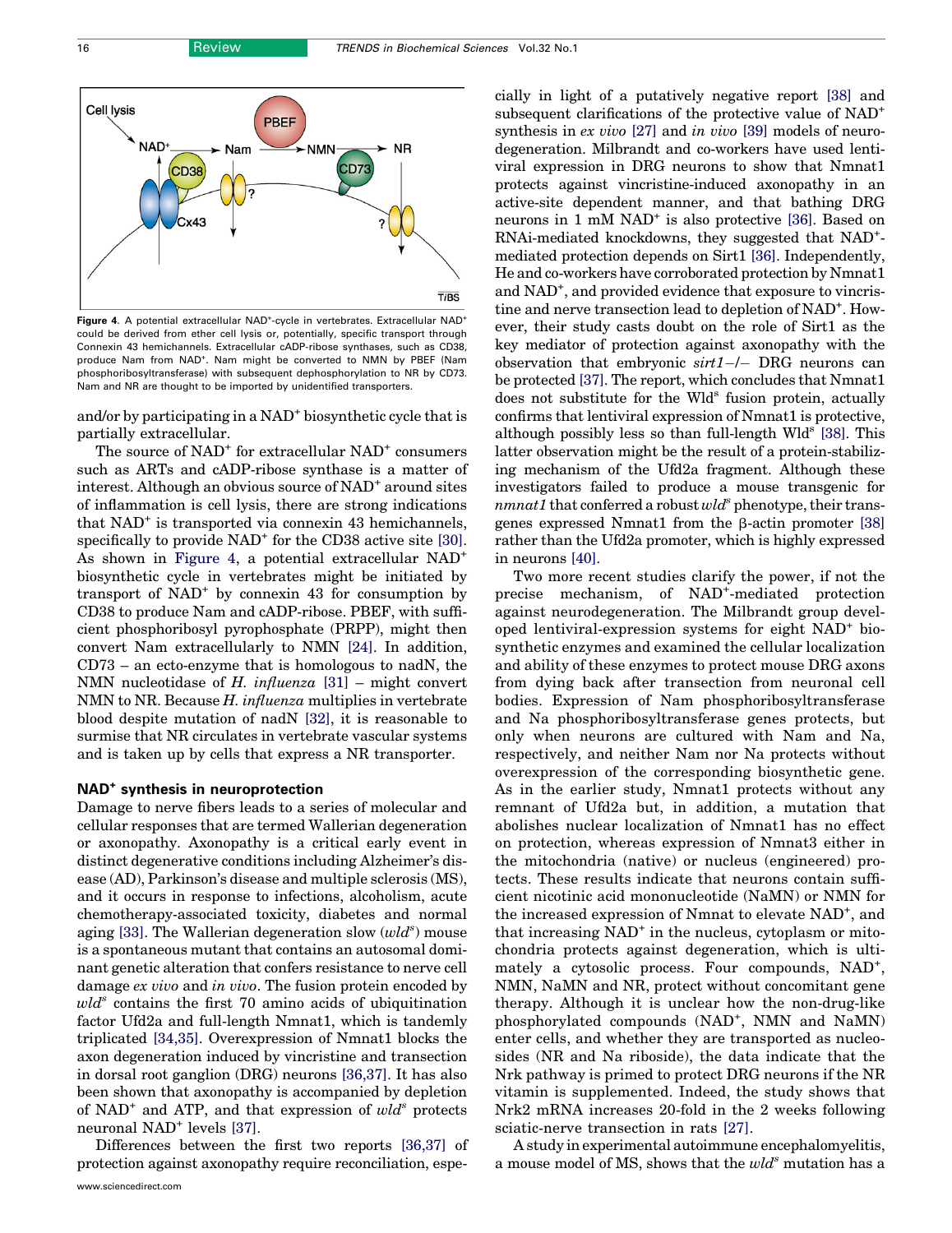mild protective effect against development of neuromuscular deficits whereas Nam provides striking, dose-dependent delay and protection against the development of hind-limb weakness and paralysis. Indeed, Nam provides even greater protection to  $wld^s$  mice than to wild-type mice, probably because large doses of Nam render the Nmnat-biosynthetic step limiting [\[39\]](#page-7-0). In summary, the diseases and conditions that involve Wallerian degeneration (e.g. AD, chemotherapy-induced and diabetic-induced peripheral neuropathy, MS, and alcoholism) are collectively common and occur increasingly with advancing age. Thus, therapies that protect neuronal NAD<sup>+</sup> might prove to be quite powerful. However, the most effective compounds and formulations remain to be determined.

# NAD+ synthesis in candidiasis

Candida glabrata, the second leading cause of candidiasis, is a fungus with an interesting variation in  $NAD^+$  metabolism. Saccharomyces cerevisiae NAD<sup>+</sup> metabolism differs from that of humans because the yeast lacks ARTs, PARPs and cADP-ribose synthases, and contains nicotinamidase (Pnc1) rather than PBEF. The C. glabrata genome is additionally missing genes for the de novo biosynthesis of NAD<sup>+</sup>, such that it is a Na auxotroph [\[41\].](#page-7-0) Just as S. cerevisiae Sir2 represses transcription of sub-telomeric genes in an NAD<sup>+</sup>-dependent manner [\[42\],](#page-7-0) so C. glabrata Sir2 represses transcription of sub-telomeric EPA1, EPA6 and EPA7 genes, which encode adhesins that promote urinary-tract infection. Because C. glabrata cannot make NAD<sup>+</sup> de novo, low Na levels limit the function of Sir2, thereby derepressing adhesin genes and inducing a switch to adhere to host cells. As a consequence, increased dietary Na provides some protection against urinary tract infection in mice [\[41\]](#page-7-0).

High-dose Na is a common, over-the-counter and prescription drug that increases high-density lipoprotein (HDL, otherwise known as 'good') cholesterol and reduces triglyceride levels [\[43\]](#page-7-0) via an unknown mechanism. However, high-dose Na causes flushing via a receptor mechanism  $[44]$  that is unrelated to  $NAD^+$  synthesis. Because patients with candidiasis might be particularly sensitive to flushing, we suggest that Nam and NR should be tested as anti-C. glabrata agents. The C. glabrata homologs of Pnc1 and Nrk1 are represented in National Center for Biotechnology Information (NCBI) databases (NCBI codes: CAG57733 and XP\_448957, respectively). Nam might fail to support Sir2-dependent repression of adhesin genes because it is an inhibitor of Sir2 [\[45\]](#page-7-0), which might result in adhesin gene derepression. Indeed, because there is no known route to produce Na in vertebrates, we suggest that C. glabrata is  $NAD^+$ -limited after depletion of NR, which is known to circulate based on the Haemophilus literature [\[32\]](#page-7-0), and that the C. glabrata gene-expression switch might be either prevented or reversed by supplementation with NR.

#### NAD<sup>+</sup> synthesis in the regulation of aging

All fungi and animals that have been examined have characteristic rates of aging that depend on environmental conditions and yield mutations that confer either progeric or long-lived phenotypes. Calorie restriction (CR) is the most powerful intervention known to extend the lifespan of yeasts, worms, flies and mammals (Reviewed in [\[46\]](#page-7-0)). CR increases lifespan and delays the onset of distinct debilitating diseases in different models. CR reduces carcinogenesis in mouse models, prevents kidney disease in rats, and forestalls diabetes and cardiovascular disease in monkeys. In addition, although there is no experimental proof that CR extends human lifespan, the hematological, hormonal and biochemical parameters of the eight people on a CR diet for almost two years in the Biosphere were similar to those of mice or monkeys on CR [\[47\].](#page-7-0) Although most humans would balk at CR diets that might leave us colder, smaller and lacking in sex drive, the longevity-promoting effects of CR are so profound in so many models that if we could understand the molecular basis of these effects, we might be able to develop tools to delay consequences of aging, and promote some of the cellular and physiological changes that occur in CR.

In yeast, the proximal cause of replicative senescence (failure of a mother cell to produce a daughter cell) of wildtype cells is the accumulation of extrachromosomal rDNA circles (ERCs) that are formed by recombination between tandemly arranged rRNA genes [\[48\]](#page-7-0). Thus, sir2 mutants have shorter replicative life spans because Sir2 has a crucial role in repressing rDNA recombination [\[49\]](#page-7-0).

In a landmark paper, Guarente and colleagues showed that CR extends replicative lifespan in yeast in a manner that depends on Sir2 and Npt1, the Na phosphoribosyltransferase [\[50\].](#page-7-0) The mechanisms by which CR promotes NAD<sup>+</sup> -dependent activities of Sir2 might include increas-ing the NAD<sup>+</sup>:NADH ratio [\[51\],](#page-7-0) reducing inhibitory Nam [\[52\]](#page-7-0), elevating NAD<sup>+</sup>, and increasing levels of either Sir2 or specific Sir2-substrate complexes. Of the mechanisms that involve relief of inhibition, biochemical and cellular data suggest that Nam is a more effective inhibitor than NADH [\[22,53,54\]](#page-7-0). There are Sir2-independent mechanisms by which CR extends lifespan in yeast fob1 mutants that do not accumulate ERCs [\[55\].](#page-7-0) The proximal causes of death in yeast fob1 mutants and their interactions with CR are being pursued to identify additional targets that might be conserved in humans. There is also evidence that a Sir2 independent target of Nam limits the effects of CR [\[56\],](#page-7-0) but much or all of this regulation might involve the paralogous sirtuin, Hst2 [\[57\]](#page-7-0).

In worms and flies, increased gene dosage of the Sir2 ortholog extends lifespan [\[58,59\]](#page-7-0) and, in flies, the beneficial effect of CR depends on dSir2 [\[59\]](#page-7-0). Hyperactivity, a physiological response to CR in vertebrates, depends on Sirt1 in mouse [\[60\]](#page-7-0). Because Sir2 has been conserved to alter gene expression in response to CR in metazoans, sirtuin activators are being developed as agents that might provide some of the benefits of CR. Resveratrol, a plant polyphenol that is enriched in red wine, was identified as an activator of human Sirt1 in a high-throughput screen [\[61\]](#page-7-0). Although activation by resveratrol depends on the identity of the Sirt1 substrate [\[62,63\]](#page-7-0) and resveratrol has other targets in addition to Sirt1, multiple reports indicate that Sirt1 is one of the key targets of resveratrol [\[18,19,64\]](#page-6-0). Indeed, hard data now support the ability of high-dose resveratrol to increase the lifespan of worms and flies [\[65\]](#page-7-0), and the health and vitality of overfed mice [\[66,67\]](#page-7-0).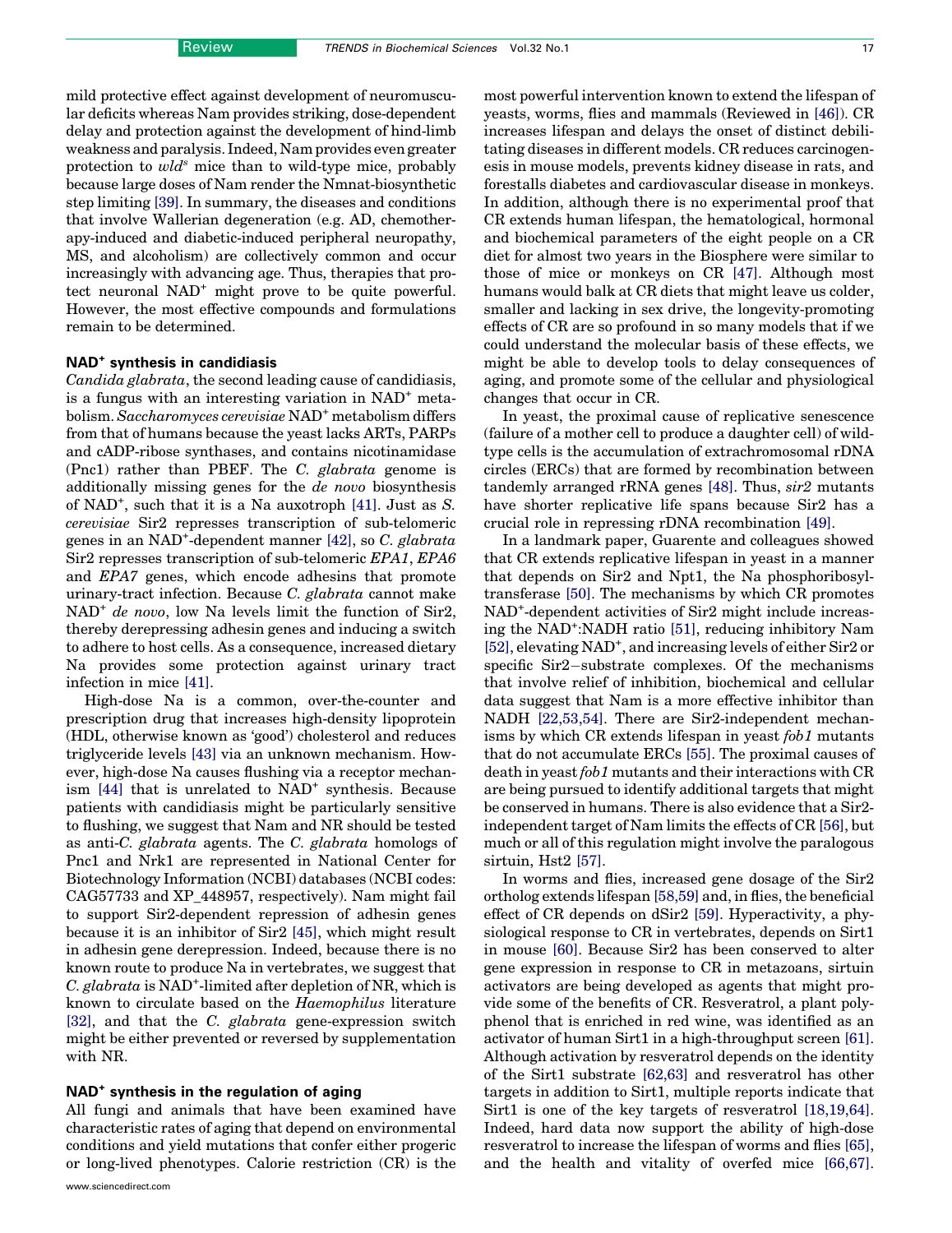<span id="page-6-0"></span>Although the data do not establish Sirt1 orthologs as the only mediators of the complex beneficial effects of resveratrol in vertebrates, increased mitochondrial biogenesis in liver [\[66\]](#page-7-0) and muscle [\[67\]](#page-7-0) can be explained by increased Sirt1-dependent deacetylation of the transcriptional coactivator, PGC-1 $\alpha$  [\[68\].](#page-7-0)

In the liver of mice fasted for 1 day, the levels of NAD<sup>+</sup> and Sirt1 are increased, which leads to Sirt1-dependent deacetylation of PGC-1 $\alpha$  and consequent induction of gluconeogenic genes [\[68\].](#page-7-0) In a murine model of AD that overexpresses a human mutant amyloid  $\beta$  protein, CR increases levels of NAD<sup>+</sup> and Sirt1 and reduces Nam in the brain  $[69]$ . In this model, Sirt1 and NAD<sup>+</sup> reduce the production of amyloidogenic peptides and the resulting neuropathology [\[69\]](#page-7-0). Thus, although Sir2-dependent repression of the formation of ERCs is yeast-specific, there is broad conservation of  $CR$ ,  $NAD<sup>+</sup>$  and sirtuin function. Moreover, the AD model indicates that specific NAD<sup>+</sup>boosting molecules might replace CR in treating specific diseases, which was a far from trivial assumption.

In cardiac and neuronal models, there are indications that some aspects of the protective effects of NAD<sup>+</sup> synthesis are mediated by sirtuins [19,69], but other effects might be sirtuin-independent [\[37\].](#page-7-0) In light of the localization of three human sirtuins to mitochondria, the control of mitochondrial acetyl-coA synthetase 2 by Sirt3 [\[70,71\],](#page-7-0) and the connection between mitochondrial function and aging, a key area for future investigation to identify cell-protective and anti-aging targets of NAD<sup>+</sup> within mitochondria.

#### Na and plasma lipids

Finally, it is important to reinvestigate the mechanisms by which Na reduces levels of triglycerides and low-density lipoprotein cholesterol and elevates HDL cholesterol. It has long been assumed that the beneficial effects of Na on plasma lipids are mediated via a receptor rather than a vitamin mechanism because of the high dose required (100-fold higher than that required to prevent pellagra) and the failure of Nam to provide similar benefits [\[72\]](#page-7-0). Today, however, low HDL cholesterol and poor reverse cholesterol transport are regarded as a distinct molecular pathology and as risk factors for coronary heart disease [\[73\]](#page-7-0) and AD [\[74\].](#page-7-0) Maintaining reverse cholesterol transport in the face of a distinct pathology might necessitate large doses of a vitamin, particularly because Na metabolism involves competition between synthesis and breakdown of NAD<sup>+</sup> , production of nicotinuric acid, and metabolite excretion.

Although lack of a beneficial effect of Nam might be interpreted as evidence of a receptor-based mechanism, it is also consistent with a mechanism in which a sirtuin target is activated by  $NAD<sup>+</sup>$  and inhibited by high-dose Nam. Moreover, the Gpr109a receptor, which recognizes Na to the exclusion of Nam, mediates the flushing response [\[44\]](#page-7-0), which is clearly an off-target effect. We suggest that in some individuals reverse cholesterol transport might be limited by a sirtuin-dependent deacetylation reaction such that high-dose Na and resveratrol both result in altered expression of apolipoproteins, transporters, receptors and/or enzymes that are involved in lipid metabolism. The ability to elevate NAD<sup>+</sup> with NR will enable the long-standing problem of the mechanism of action of NA in plasma-lipid homeostasis to be investigated.

### Concluding remarks

The first century of  $NAD<sup>+</sup>$  research has been punctuated by multiple discoveries. Elucidation of the essential role of NAD<sup>+</sup> in glycolysis was followed by discoveries in human nutrition and coenzyme biosynthesis. In recent years, the role of NAD<sup>+</sup> in protein deacetylation has been discovered. NAD<sup>+</sup> precursors have been used to protect severed axons from degeneration, ameliorate neuromuscular deficits in a mouse model of MS and reduce the severity of candidiasis in a mouse model. Studies are needed to clarify the targets and mechanisms of NAD<sup>+</sup> function in these models, and to determine the safe, effective boundaries of nutritional and therapeutic interventions to replenish NAD<sup>+</sup> in humans.

#### **References**

- 1 Kurnasov, O.V. et al. (2002) Ribosylnicotinamide kinase domain of NadR protein: identification and implications in NAD biosynthesis. J. Bacteriol. 184, 6906–6917
- 2 Bieganowski, P. and Brenner, C. (2004) Discoveries of nicotinamide riboside as a nutrient and conserved NRK genes establish a Preiss-Handler independent route to NAD+ in fungi and humans. Cell 117, 495–502
- 3 Hassanain, H.H. et al. (1993) Differential regulation of human indoleamine 2,3-dioxygenase gene expression by interferons-gamma and -alpha. Analysis of the regulatory region of the gene and identification of an interferon-gamma-inducible DNA-binding factor. J. Biol. Chem. 268, 5077–5084
- 4 Berger, F. et al. (2005) Subcellular compartmentation and differential catalytic properties of the three human nicotinamide mononucleotide adenylyltransferase isoforms. J. Biol. Chem. 280, 36334–36341
- 5 Sauve, A.A. et al. (2006) The biochemistry of sirtuins. Annu. Rev. Biochem. 75, 435–465
- 6 Schreiber, V. et al. (2006) Poly(ADP-ribose): novel functions for an old molecule. Nat. Rev. Mol. Cell Biol. 7, 517–528
- 7 Graziani, G. and Szabo, C. (2005) Clinical perspectives of PARP inhibitors. Pharmacol. Res. 52, 109–118
- 8 Kim, H. et al. (1993) Synthesis and degradation of cyclic ADP-ribose by NAD glycohydrolases. Science 261, 1330–1333
- 9 Howard, M. et al. (1993) Formation and hydrolysis of cyclic ADP-ribose catalyzed by lymphocyte antigen CD38. Science 262, 1056–1059
- 10 Hirata, Y. et al. (1994) ADP ribosyl cyclase activity of a novel bone marrow stromal cell surface molecule, BST-1. FEBS Lett. 356, 244–248
- 11 Aarhus, R. et al. (1995) ADP-ribosyl cyclase and CD38 catalyze the synthesis of a calcium-mobilizing metabolite from NADP. J. Biol. Chem. 270, 30327–30333
- 12 Graeff, R. et al. (2006) Acidic residues at the active sites of CD38 and ADP-ribosyl cyclase determine NAADP synthesis and hydrolysis activities. J. Biol. Chem. 281, 28951–28957
- 13 Imai, S. et al. (2000) Transcriptional silencing and longevity protein Sir2 is an NAD-dependent histone deacetylase. Nature 403, 795–800
- 14 Tanner, K.G. et al. (2000) Silent information regulator 2 family of NADdependent histone/protein deacetylases generates a unique product, 1- O-acetyl-ADP-ribose. Proc. Natl. Acad. Sci. U. S. A. 97, 14178–14182
- 15 Sauve, A.A. et al. (2001) Chemistry of gene silencing: the mechanism of NAD+-dependent deacetylation reactions. Biochemistry 40, 15456– 15463
- 16 Garcia-Salcedo, J.A. et al. (2003) A chromosomal SIR2 homologue with both histone NAD-dependent ADP-ribosyltransferase and deacetylase activities is involved in DNA repair in Trypanosoma brucei. EMBO J. 22, 5851–5862
- 17 Liszt, G. et al. (2005) Mouse Sir2 homolog SIRT6 is a nuclear ADPribosyltransferase. J. Biol. Chem. 280, 21313–21320
- 18 Kolthur-Seetharam, U. et al. (2006) Control of AIF-mediated cell death by the functional interplay of SIRT1 and PARP-1 in response to DNA damage. Cell Cycle 5, 873–877
- 19 Pillai, J.B. et al. (2005) Poly(ADP-ribose) polymerase-1-dependent cardiac myocyte cell death during heart failure is mediated by